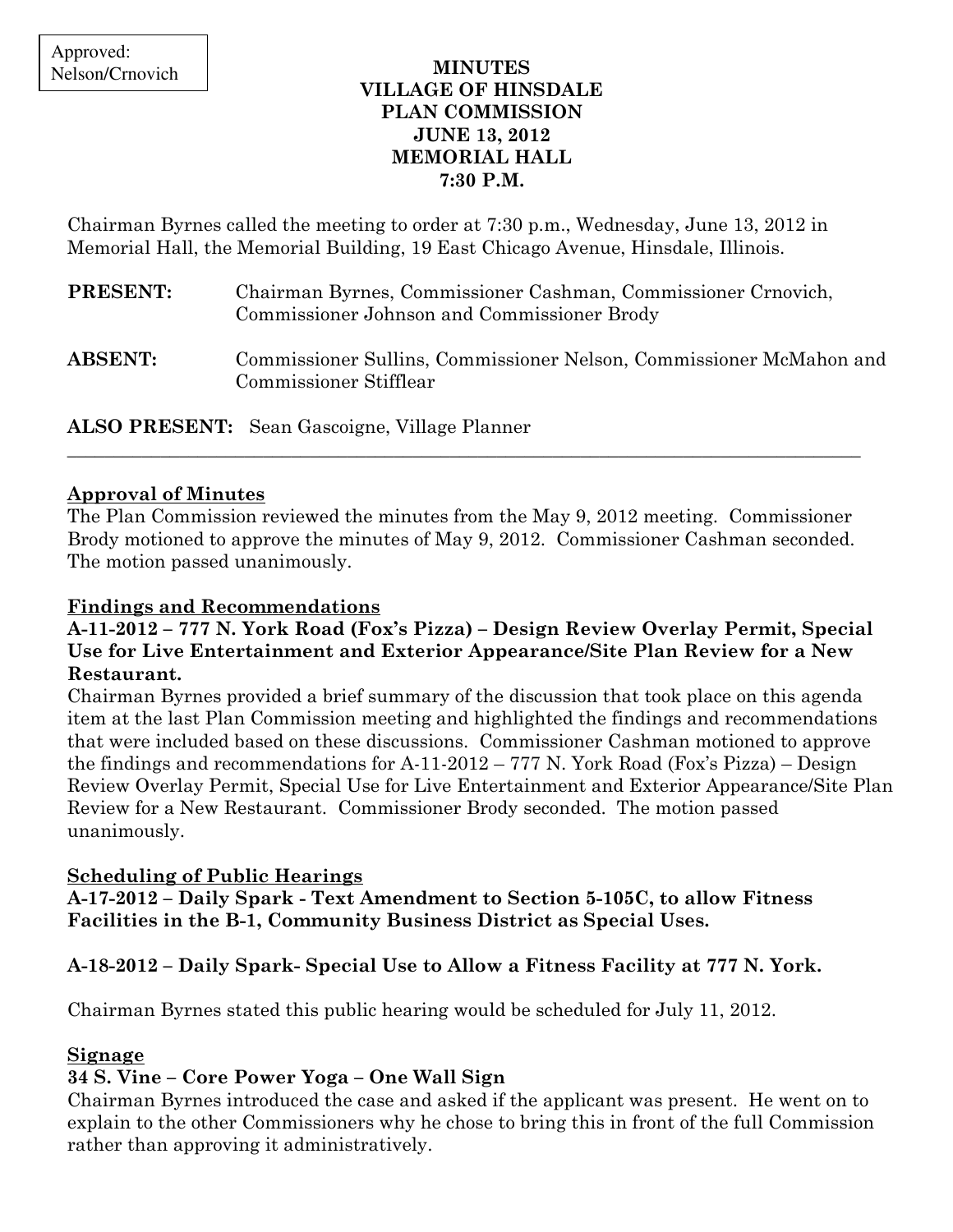#### **Plan Commission Minutes June 13, 2012**

Mike Hoffer from Aubrey Signs introduced himself and summarized the request indicating that the sign was proposed to be internally illuminated channel letters.

General discussion ensued regarding the specifics of the sign including size, location and color.

Commissioner Cashman felt the sign was appropriate for the location.

Commissioner Crnovich offered thoughts and indicated she felt it should fit in more with Grant Square.

Chairman Byrnes duly noted the suggestion, but didn't feel that style of signage would be appropriate here.

General discussion ensued regarding the concerns and comments of the Commissioners. This included scale, color and illumination.

Chairman Byrnes indicated that he would be more comfortable if the sign was reduced by 20% and confirmed that the other Commissioners would be ok with that, as well as regulating the hours the sign could be illuminated.

Mr. Gascoigne indicated that the code already provided these types of constraints for signage adjacent to residential districts and while this property was not adjacent to any residential, he suggested using those hours of being off between the hours of 10 p.m. and 7 a.m. to remain consistent.

The Commission concurred.

Commissioner Brody motioned to approve Core Power Yoga for one wall sign subject to the applicant reducing the overall size of the sign by 20% and maintaining the illumination standards matching that of signs adjacent to residential properties. Commissioner Crnovich seconded. The motion passed unanimously.

### Exterior Appearance/Site Plan Review 22 N. Elm Street – Hinsdale Humane Society – Site Plan/Exterior Appearance Approval for Expansion of Existing Dog Run.

Chairman Byrnes introduced the case and summarized the request.

Matt Saunders, Eagle Scout, introduced himself and summarized his request. He went on to identify the changes he was proposing and provided examples of the materials he would be using. He also explained which portions of the project would be completed by contractors and those that he would expect to complete with a group of volunteers. He then completed his presentation by providing a timeline and explaining that all funding would be done through donations so that there would be no cost to the Humane Society.

The Commissioners confirmed a few additional facts and thanked Mr. Saunders for his time.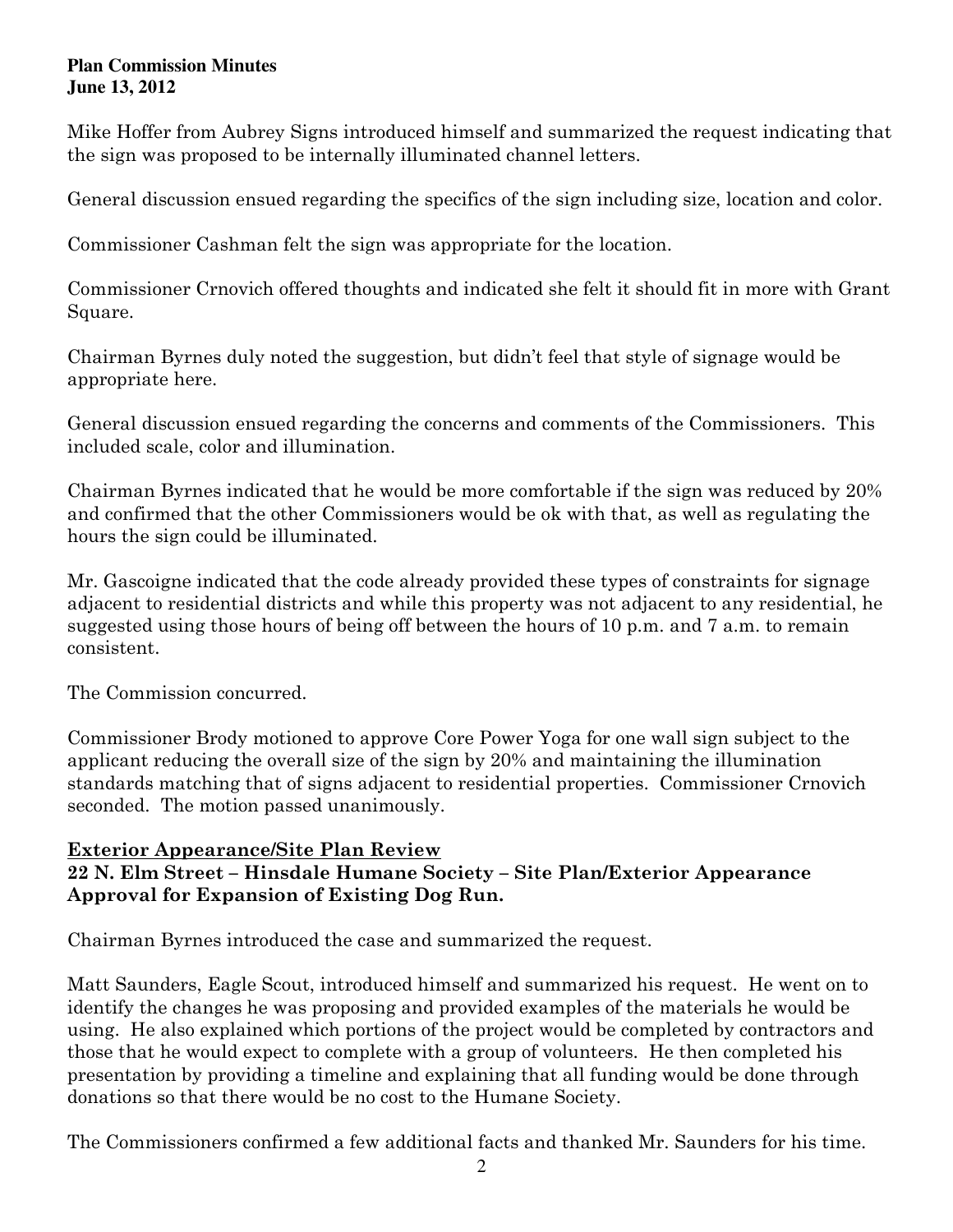#### **Plan Commission Minutes June 13, 2012**

Commissioner Cashman motioned for the approval of Exterior Appearance for the expansion of an existing dog run at 22 N. Elm Street – Hinsdale Humane Society. Commissioner Brody seconded. The motion passed unanimously.

Commissioner Johnson motioned to disapprove the Site Plan for the expansion of an existing dog run at 22 N. Elm Street – Hinsdale Humane Society. Commissioner Crnovich seconded. The motion failed and the site plan was approved unanimously.

## Public Hearings

A-12-2012 – Craig Ross – Special Use Permit to allow Real Estate Offices, with a Maximum of 4 Agents, at 23 N. Lincoln (Transcript of the following Public Hearing on file).

Chairman Byrnes opened the public hearing, introduced the case and asked if the applicant was present.

Craig Ross, applicant and owner of 23 N. Lincoln introduced himself and summarized the request.

General discussion ensued regarding the specifics of the proposal and how the existing building was functioning.

Commissioner Crnovich expressed concerns with the landscaping and indicated that she would like to see additional buffering provided since this was in the O-1 District which is abutting a residential district.

Chairman Byrnes indicated that while he appreciated the concerns, he didn't necessarily feel additional landscaping should be required given the scope of the proposal and that no exterior work was proposed.

Commissioner Crnovich cited sections of the code that she felt applied and as such, felt the applicant should provide additional landscaping.

Commissioner Cashman disagreed and indicated that nothing about this property was changing and that everything about it gave a residential feel. He felt that requiring the applicant to provide additional landscaping was unnecessary.

General discussion ensued regarding the landscaping and whether the applicant should be required to provide additional buffering. Commissioners presented positions for and against the need to provide anything additional.

Commissioner Brody motioned to approve case A-12-2012 – 23 N. Lincoln – Special Use to allow real estate offices with a maximum of 4 agents. Commissioner Cashman seconded. With the following vote, Ayes: Chairman Byrnes, Commissioner Cashman and Commissioner Brody, Nays: Commissioner Johnson, Commissioner Crnovich, the motion failed to obtain the four votes necessary to move forward with a positive recommendation as stipulated in the Village's